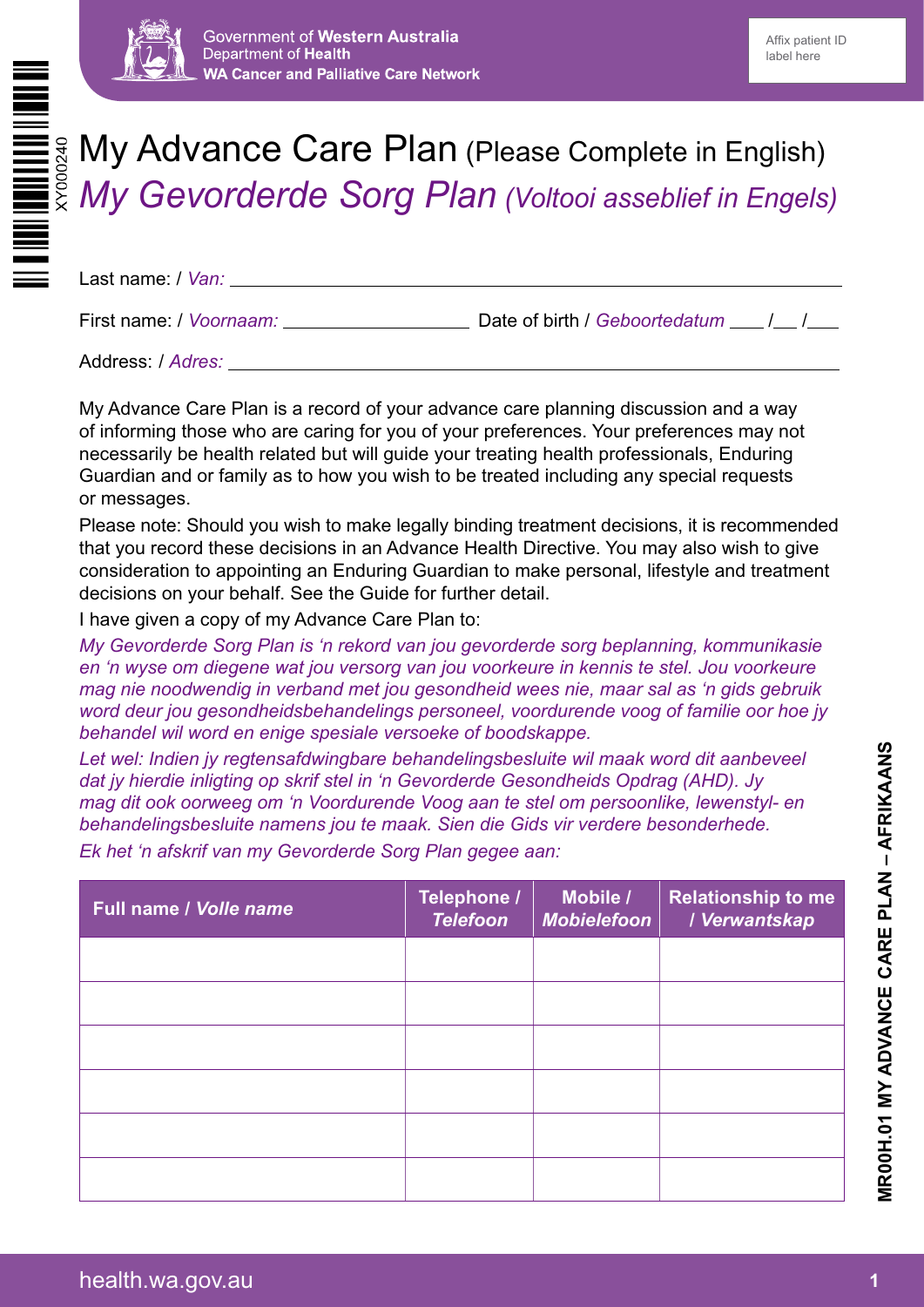| I have completed one or more of the following: |  |
|------------------------------------------------|--|
| Ek het een of meer van die volgende voltooi:   |  |

| <b>Advance Health Directive</b><br><b>Gevorderde Gesondheids Opdrag</b>   | Yes/No (please circle)<br><b>Ja/Nee (omsirkel aseblief)</b>                                                                                                                         |  |  |  |
|---------------------------------------------------------------------------|-------------------------------------------------------------------------------------------------------------------------------------------------------------------------------------|--|--|--|
|                                                                           |                                                                                                                                                                                     |  |  |  |
| A copy can also be obtained from: / 'n Afskrif kan ook verkry word vanaf: |                                                                                                                                                                                     |  |  |  |
|                                                                           |                                                                                                                                                                                     |  |  |  |
| <b>Enduring Power of Guardianship</b><br>Voortdurende Voogdyskap Volmag   | Yes/No (please circle)<br><b>Ja/Nee (omsirkel aseblief)</b>                                                                                                                         |  |  |  |
|                                                                           |                                                                                                                                                                                     |  |  |  |
| A copy can also be obtained from: / 'n Afskrif kan ook verkry word vanaf: |                                                                                                                                                                                     |  |  |  |
|                                                                           |                                                                                                                                                                                     |  |  |  |
|                                                                           |                                                                                                                                                                                     |  |  |  |
| <b>Enduring Power of Attorney</b><br><b>Voordurende Volmag</b>            | Yes/No (please circle)<br><b>Ja/Nee (omsirkel aseblief)</b>                                                                                                                         |  |  |  |
|                                                                           |                                                                                                                                                                                     |  |  |  |
| A copy can also be obtained from: / 'n Afskrif kan ook verkry word vanaf: |                                                                                                                                                                                     |  |  |  |
|                                                                           |                                                                                                                                                                                     |  |  |  |
|                                                                           |                                                                                                                                                                                     |  |  |  |
| Will<br><b>Testament</b>                                                  | <u> 1989 - Andrea Santana, amerikana menyebarkan banyak di sebagai banyak di sebagai banyak di sebagai banyak di</u><br>Yes/No (please circle)<br><b>Ja/Nee (omsirkel aseblief)</b> |  |  |  |
|                                                                           |                                                                                                                                                                                     |  |  |  |
| A copy can also be obtained from: / 'n Afskrif kan ook verkry word vanaf: |                                                                                                                                                                                     |  |  |  |
|                                                                           |                                                                                                                                                                                     |  |  |  |
|                                                                           |                                                                                                                                                                                     |  |  |  |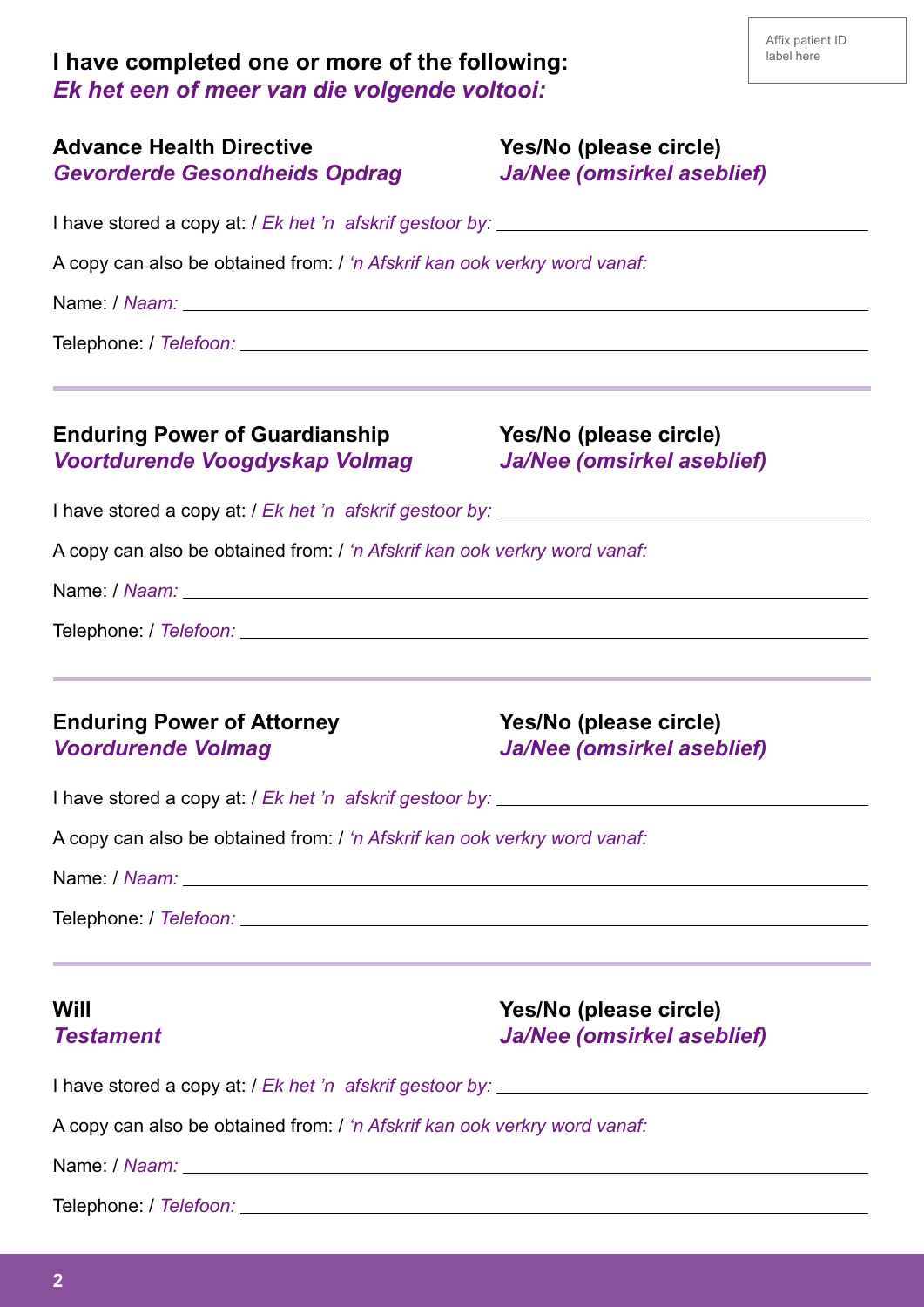## **Preferences for my future care**

 $\overline{a}$ 

 $\overline{a}$ 

 $\overline{a}$ 

 $\overline{a}$ 

 $\overline{a}$ 

 $\overline{a}$ 

 $\overline{a}$ 

These are my preferences, in relation to my future care. Please refer to the *Advance Care Planning Guide for Patients*.

#### *Voorkeure vir my toekomstige behandeling*

*Hierdie is my voorkeure ten opsigte van my toekomstige sorg. Verwys asseblief na die Gevorderdesorg Beplanningsgids vir Pasiënte.*

Other outcomes of the Advance Care Planning conversation:

For example, you may have considered completing other relevant legal documents such as an Advance Health Directive or Enduring Power of Guardianship or you may have decided to become an organ donor.

*Ander resultate vanaf my Gevorderde Sorg gesprek:*

*Jy mag byvoorbeeld besluit het om the relevante regsdokument to voltooi soos byvoorbeeld 'n Gevorderde Sorg Gesondheids Opdrag, Voordurende Volmag,of Voordurende Voogdyskap Volmag of jy mag besluit om 'n Orgaan Skenker te word.*

| <b>Outcome / Resultaat</b> | <b>Description / Beskrywing</b> |
|----------------------------|---------------------------------|
|                            |                                 |
|                            |                                 |
|                            |                                 |
|                            |                                 |
|                            |                                 |
|                            |                                 |
|                            |                                 |
|                            |                                 |